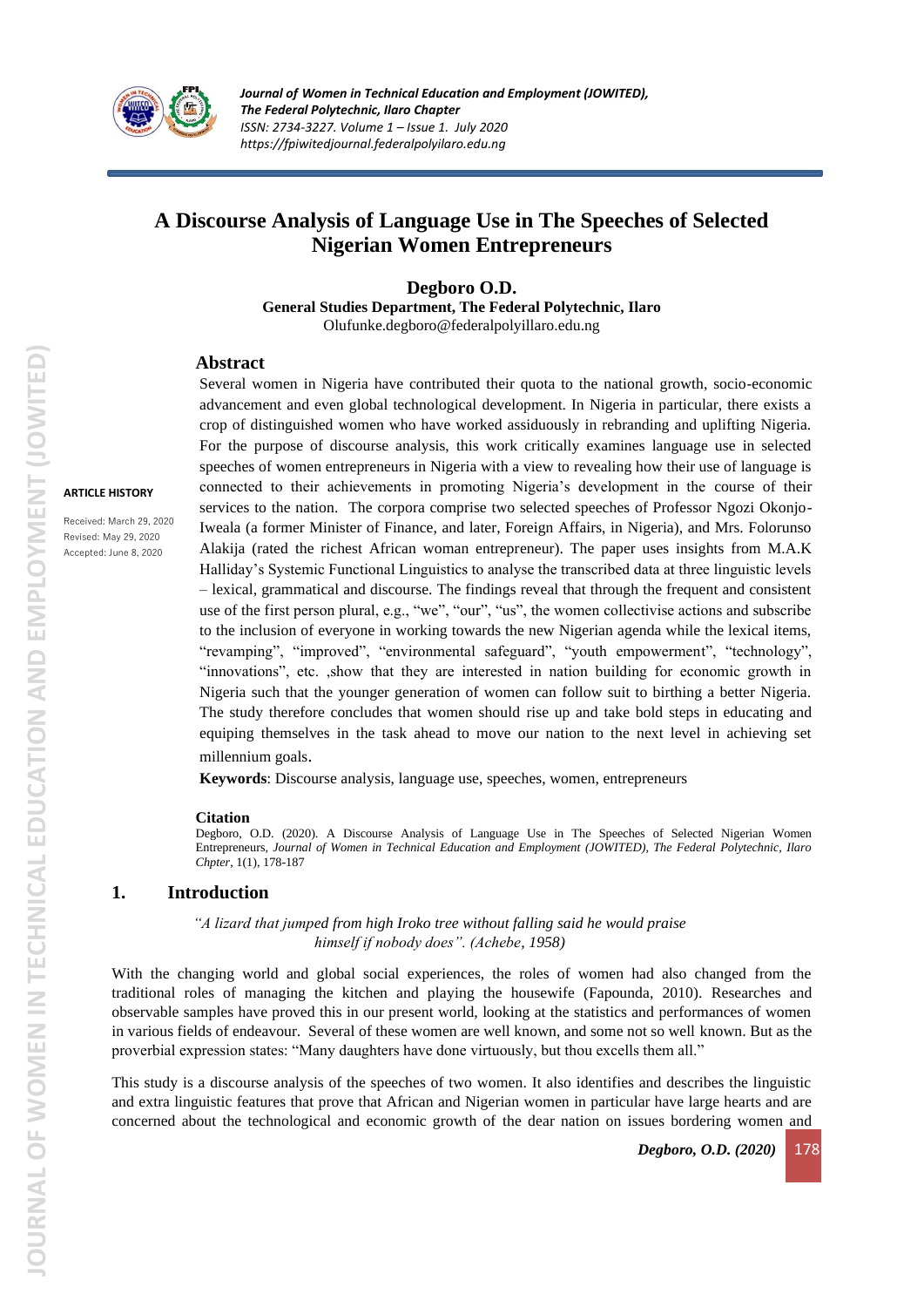

youths, most especially the first speech of Mrs. Ngozi Okonjo- Iweala. She was a former Managing Director of the World Bank and the current Independent Director of Twitter, Inc. The speech contains her concerns about the banks of Afghanistan which was on the verge of collapse and how the economic downturn afflicting the country could be reversed. The second speech is by Mrs. Folorunso Alakija as earlier indicated, she is considered the richest woman entrepreneur in Africa, rated by Forbes organization (2015). Her focus was, and still is, on empowering the Nigerian youth, to equip the graduate and undergraduate job seekers, working class, and the self-employed youths in Nigeria with the knowledge and skills they need to support their families and contribute to nation building through entrepreneurship and innovation in Nigeria. In her words, quoting from her speech, after welcoming the participants of the 4<sup>th</sup> edition of her youth empowerment programmes organized for the Nigerian youth, she said:

> "Our goal is to empower the Nigerian youth to enable them to achieve their individual potentials and contribute to the economy while also reducing vices in our society".

Several scholars had carried out studies on women and their contributions to national development, technological growth and economic development of nations at local and at the international scenes.

Suleiman, Sikiru and Jimoh (2012) examined the challenges and contributions of women to the Nigerian economy and the strategy for achieving the millennium developmental goals; (MDGs) at Utara University Malaysia and University of Technology Adamawa State, Nigeria from 2001–2007. They concluded that if women were empowered, they could have done much better than they had done in their present position in the world, and that educating the female is not a waste of funds, as some men count it in the society. They consider the Beijing Women Conference held in September  $4th - 5<sup>th</sup>$ , 1995 in China as a good starting point.

Alutu and Audu (2009) examine female participation in information communication and technological development in Nigeria and the implication for early career guidance from the University of Benin, Edo State, Nigeria. The paper encourages the Nigerian government to start the education of the female in ICT at an early stage. Their research was carried out on a cross section of working class women in various establishments in Benin City. Their study reveal that there was a need to develop a training programme for interested women, and organise enlightenment seminars for the women which, in turn, will ensure improved technological development in Nigeria. They implore the Nigerian government to carry out, as stated in the national policy on Education, regarding introduction of Information and Communication Technology (ICT) into the Nigerian school system at the primary level of education so that the Nigerian female children can compete with their counterparts at the international level.

Umar and Bakare (2018) researched on barriers to women participation in information technology in Nigeria, at the Open University of Nigeria. The study reveal that among issues such as socio-cultural and economic problems, religion and culture also deny the Nigerian woman access to effective participation in information technology, and the danger of such barriers is a consequent denial of access to the international languages that dominate the web. The study concluded that women should be fully engaged in the use of the internet so that they could also participate and contribute their quota to the shaping of the information society most especially in the northern part of Nigeria.

The main aim of this study is a discourse analysis of the language use of selected speeches of women who had contributed to the growth of our nation in various fields of endeavour, most especially in the fields of technology and entrepreneurship, not minding the social handicaps of the feminine gender as well as their many duties as wives at home. In addition, the study examines how the speeches of these women are connected to their achievements in promoting the image of Nigeria, both nationally and internationally.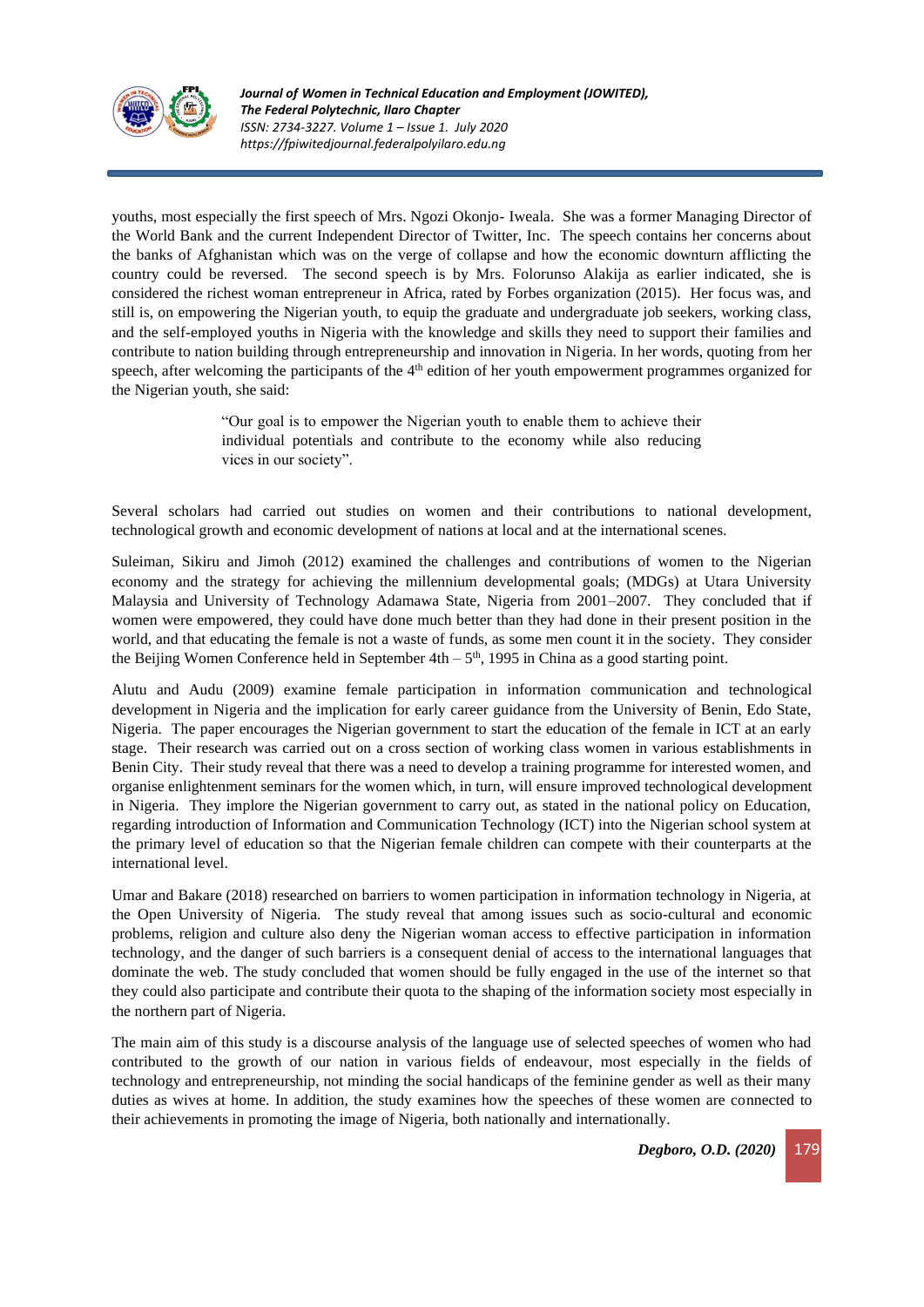

The specific objectives are to explore and reveal the outstanding characteristics and achievements of our women, rising above their roots amidst many challenges facing women in the society, and to analyse and discuss those speeches that backup their actions, showing that, from their hearts, they love and desire a better society and they are ready to support the men in their efforts to move the nation forward by contributing their quota and finally promote themselves as role models to the younger generation of women, inspiring them to think: if God could help these women to excel and be outstanding in their various offices, they too could also do well later in life in their various fields of endeavour and be a blessing to the society.

# **2. Theoretical Framework**

The theoretical framework for this study is Hallidays (1994), metafunctions of language at three broad functional levels of language. These are the ideational, interpersonal and textual functions. "Language is an instrument of communication among human beings. They interact through language by talking to one another. This talk is termed "discourse" and its organizational structure has to be accounted for and studied, hence discourse analysis. Meanings emanate from such talks, and these meanings have to be analyzed, hence semantics (Osisanwo 2009). However, in this study, features of speech acts, contexts, word-level grammar of linguistic features shall be discussed.

# **3. Analysis of the speeches**

In understanding of the speeches of Dr Ngozi Okonjo-Iweala and Mrs. Folorunso Alakija one has to start with the choices of their language features at the various linguistic and discoursal levels. This study shall start with the linguistic level.

#### **3.1 Lexicon-semantic and Grammatical levels**

From the choice of words of the two women, lexical items such as: symbolic, desire, reshaping, future partner, equip, youth, just to mention a few were observed. That these women were determined to take up issues concerning their nation's development can be seen in their addresses on the issues of the next level for self and national growth and development.

The second observable linguistic marker and language use that make their speeches relevant to national development and love for people is their use of the collective pronoun: "We" and the first person pronoun: "I", spread over nearly all the paragraphs in the speeches. Samples are;

> "... 'I' welcome you all to the 4<sup>th</sup> edition of our youths programme."Mrs Folorunso Alakija.

"All of us who have been in government..." -Dr Ngozi Okonjo-Iweala

"We should 'support'………" -Dr Ngozi Okonjo-Iweala

"'Our" own account…………" – Mrs. Folorunsho Alakija

''Our target'' – Mrs. Folorunsho Alakija

All the ways these speakers express themselves by the use of these pronouns in discourse indicate that these speakers align with the hopes and aspirations of the society and see themselves as the part of the society to solve the problems together and move the nation forward.

This frequent use of 'I' and 'We' shows that our women are strong and willing to work together with people for the progress of the nation.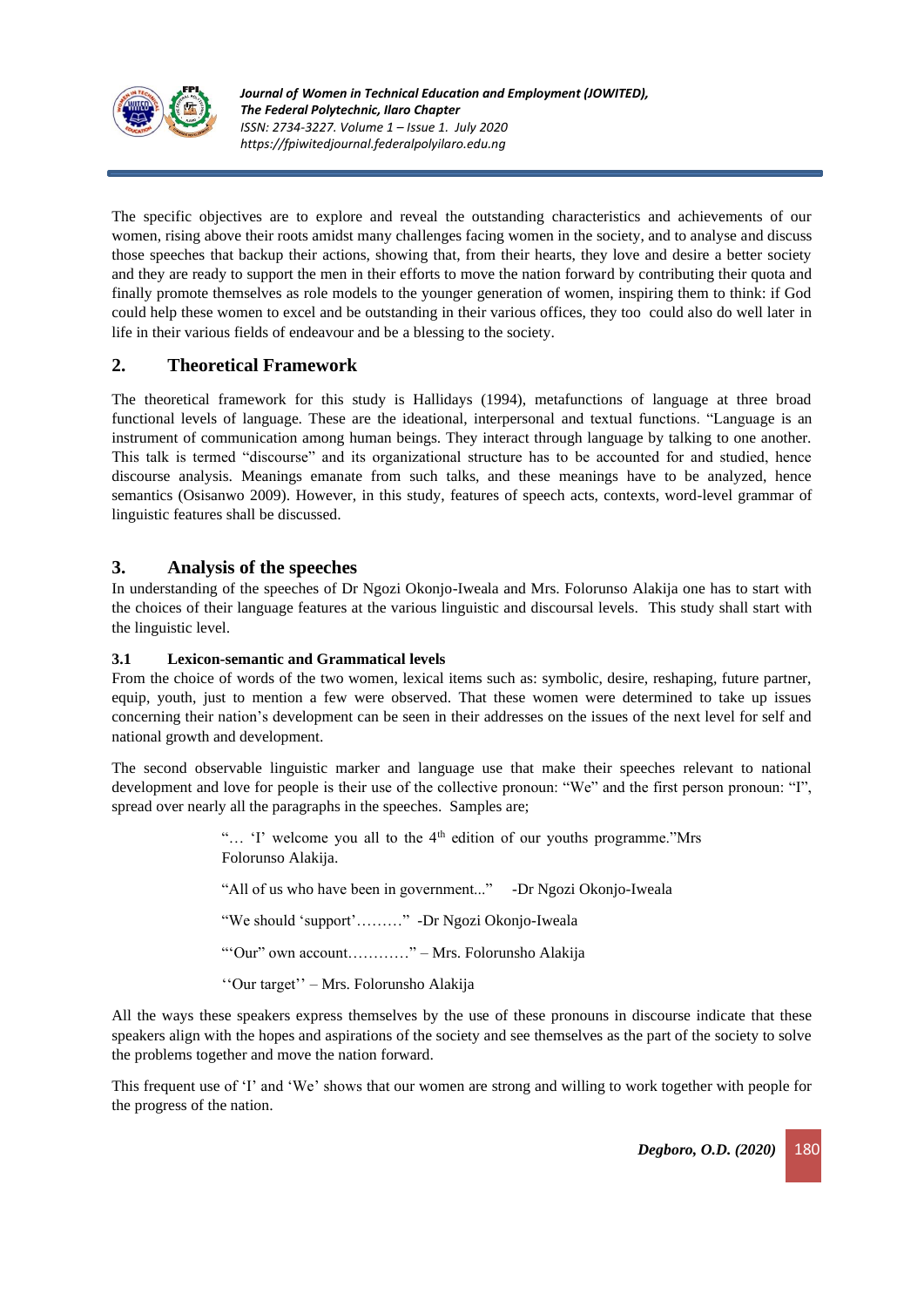

# **3.2 Discoursal Level**

At the discoursal level, there are many speech acts observed in these texts that prove that the women speeches examined in this paper are performing acts and the women are still putting efforts to see that our society is technologically advanced and entrepreneurially skilled. Performative words, sentences, and utterances according to Benhabib, Dallmayr, & Austin (1962) are action performing languages.

The term 'performative' will be used in a variety of cognate ways and constructions, much as the term 'imperative' is. The name is derived of course, from 'perform', the usual verb with noun "action": it indicates that the issuing of the utterance is the performing of an action."

Also observed are the informative acts by the women, showing that apart from the teaching skills obtained by their listeners to imbibe positive attitude towards our national development through their speeches, informative acts are bound to inform participants in the conference of new ideas, innovations, skills and techniques. Samples of informative acts in their speeches are:

> …As a former Finance and Foreign Minister in Nigeria, I know that development is measured not in months but in years and even in decades …

> …….young people can offer the much needed human capital to speed up economic growth and foster sustainability of any country…..

> ……In Nigeria today the youths have a wrong notion of the 'get rich quick syndrome'

> …..The World Bank is here for the long haul, but this commitment comes with clear expectations that a more selective and achievable set of benchmarks will be measured and monitored….

All the above linguistic expressions by these women are Rhetorical Strategies" that are used to coerce and persuade listeners in these conferences which may later in life yield positive results. This is in line with M.A.K. Halliday's theory of metafuctions of language (1994) and (2004), that language performs functions of a given idea, interacting with others and social emphatic purposes to form good relationships and textual purposes meant for future references.

To Brown and Yule (1983), in a definition of discourse, "the analysis of discourse is necessarily the analysis of language in use".

Also, Simchair(?) and Coulthard (1975); Coulthard (1977) which define discourse analysis as the study of language in use. Stubbs (1995:1) said that language is used in terms of social contexts in particular with interactions or dialogue between speakers. These are to support the notion or the idea that our women are performing and acting through their language use in the society. People are encouraged to take steps and move forward to the next level in any area of life's endeavour, using rhetorical samples, this is in accordance with John Austin and John Searle, philosophers, both of who believe that language is used not just to describe the words but to perform a range of other actions that can be indicated in the production of the utterance itself.

Samples are;

*"I encourage you to give this life-changing programme all the seriousness it requires…."*

*"Get involved …"*

*Degboro, O.D. (2020)* 181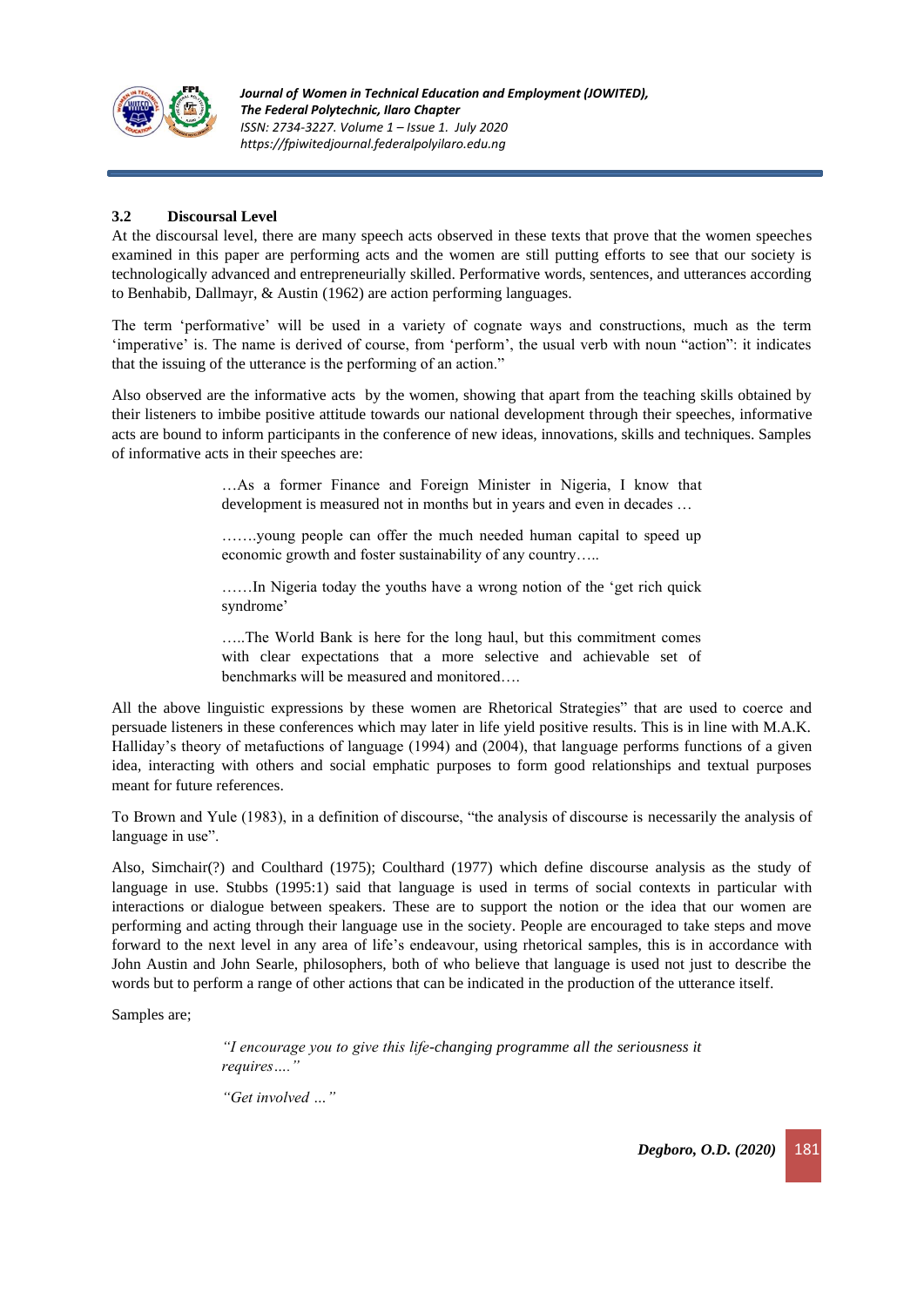

*"I also commend all the staff of the Foundation for their hardworking and commitment to the cause of this programme"*

*"Thank you Mr. Chairman for the opportunity to address this conference…"*

*"God bless you all…"*

From the excerpts highlighted above, we can observe that language use in these expressions can motivate the listeners and move them forward and that there is still hope for the future, for an adage says: "When there is life, there is hope".

## **4. Conclusion**

This paper has examined the language use of selected speeches of two women who had excelled and distinguished themselves among other women in the society from the perspective of discourse analysis. And as seen in the study, these women had skilfully manipulated language and its rhetoric and discoursal resources to speak to their listeners and participants at the conferences they were invited to, to alert them of the need for our society to rise up and take bold steps in educating and enlightening themselves, most especially our youths and women to the task ahead to move our nation towards achieving the millennium goals and move us from the developing or underdeveloped nation, as rated by Transparency International, to be among the developed. It concludes that speeches in conferences, meetings, are tools of informative, directives, elucitives that promote unity, harmony, interrelationships between language and the society for progress and economic development and confirms the theory of M.A.K. Halliday's metafunctions of language and Adegbija's layers of meaning that language put in use by these women can yield laudable progress for our economic growth and technological advancement.

## **References**

Alakija, F. (2019); A speech delivered at the YEP programme of the fourth edition of Youth Empowerment Programme.

Alutu, A. G. & Audu, V. E. I. (2009). Female participation in information, communication and technological development in Nigeria: Implications for early career guidance. *Journal of Social Sciences*, *19*(2):163-

166.

- Benhabib, E. S., & Dallmayr, F. Austin, JL (1962). *How to Do Things with Words*. Oxford: Oxford University Press. Azmitia, M. & Montgomery, R. (1993). "Friendship, transactive dialogues, and the development of scientific reasoning". Social De.
- Brown,G. & Yule, G. (1983). *Discourse Analysis*. Cambridge. Cambridge Press
- Coulthard, R.M. (1977). *An Introduction to Discourse Analysis*. London:Longman
- Fapounda T. M. (2010): Information technology and women education in Nigeria. *Multidisciplinary Journal of Research Development*, 15(4).
- Halliday,M.A.K. (1993). *An Introduction to Functional Grammar*. London
- Okonjo N. I. (2010); A Speech delivered as the Managing Director of the World Bank at the Kabul International Conference.

Okonjo, N. I (2014). *Reforming the Unreformable: Lessons from Nigeria*. Mit Press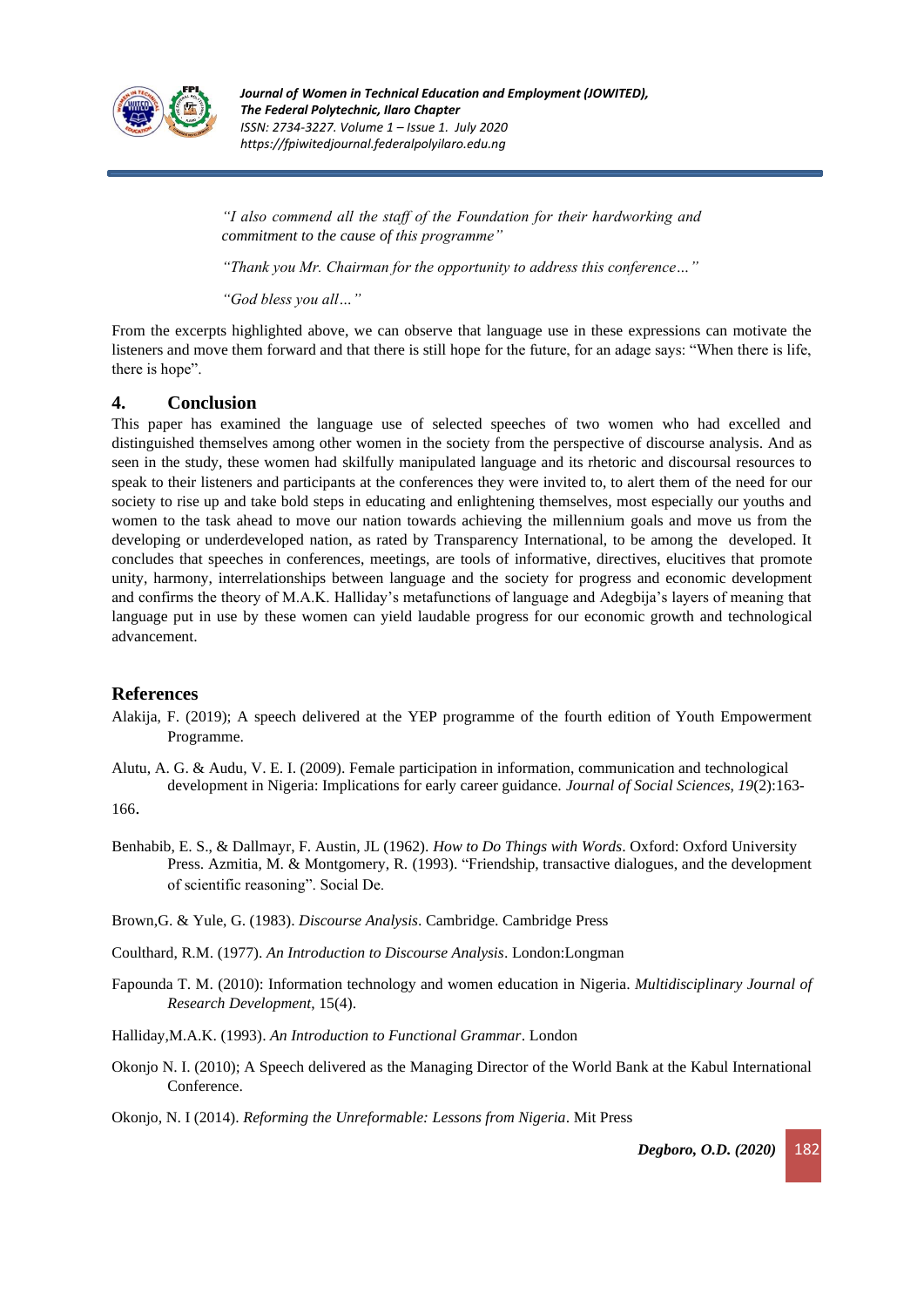

- Osisanwo O. (2003). *Introducton to Discourse Analysis and Pragmatics*. Femolus-Fetap Publishers. Ebute-Meta Lagos.
- Papers in English and Linguistics (PEL) (2008). The Linguistics Association, Obafemi Awolowo University, Ile Ife Nigeria.
- Sinclair, J.M & Coulthard R.M (1975). *Towards an Analysis of Discourse: The English used by teachers and Pupils* London:Oxford University Press
- Stubbs, M. (1995). *Discourse Analysis: The Sociolinguistics Analysis of Natural Language*. Oxford: Blackwell
- Suleiman G. P., Sikiru J. B. and Aminu, U. (2012): Challenges and contributions of women to the Nigerian economy: A strategy for achieveing the millenium development goals. *Journal of Economics, Photon* 113:138-146.
- Umar M. Y., Bakare O. A. (2018), Barriers to women Participation in Information Society in Nigeria. *Journal of social sciences for policy implementation*. 6(1):10-17.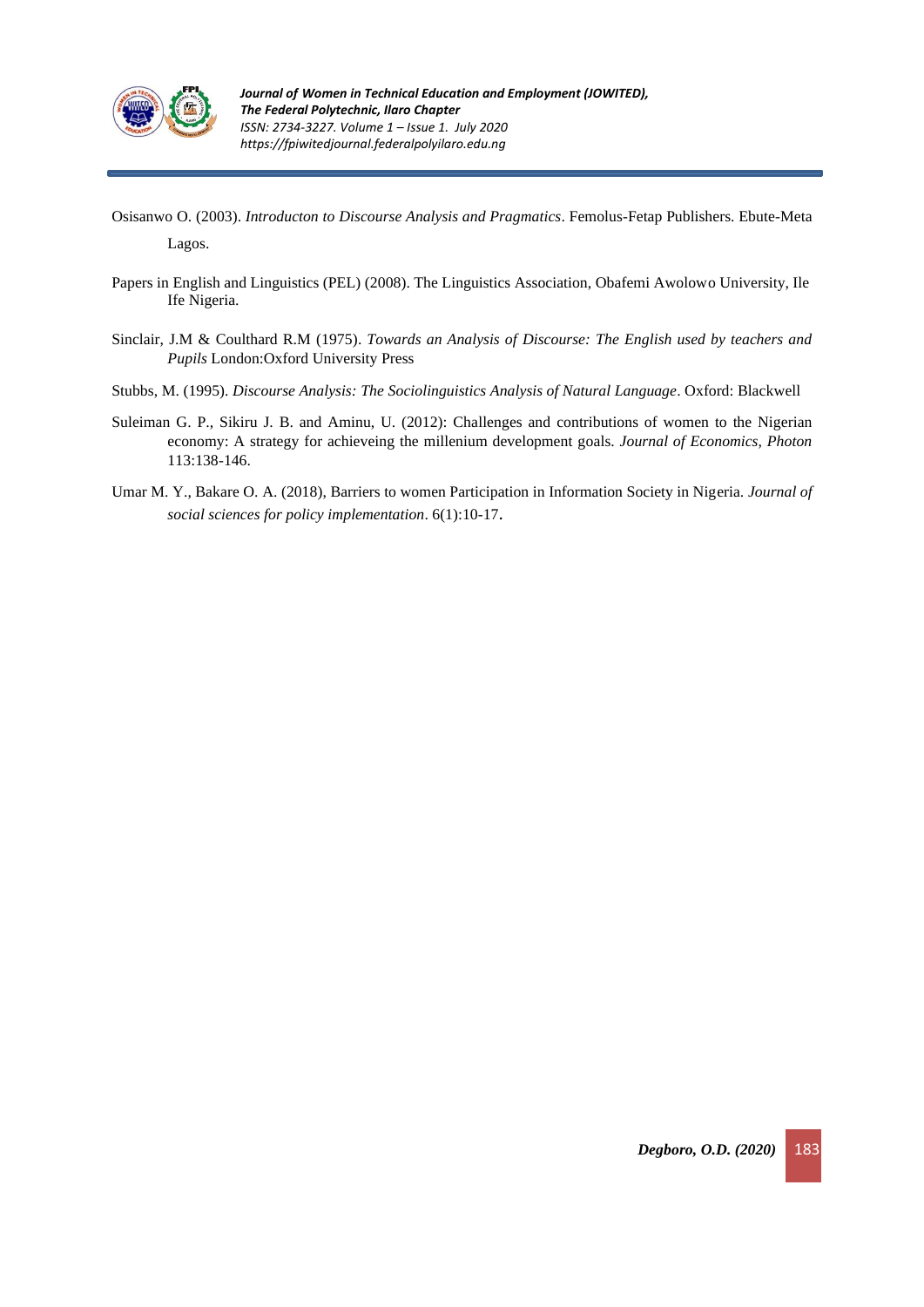

# **Appendices**

# **1. SPEECH BY FOLORUNSO ALAKIJA**

I welcome you all to the 4<sup>th</sup> edition of our Youth Empowerment Program and its first segment this year.

The YEP program has been designed to equip graduates and undergraduates, job seekers, working class and self-employed youths in Nigeria with the knowledge and skills they need to support their families and become a useful part of the society.

The first and second editions were restricted to the beneficiaries of the Rose of Sharon Foundation alone, however, we decided to open the program in November last year, and going forward, to both our beneficiaries and the general public.

Our goal is to empower the Nigerian Youth to enable them to achieve their individual potentials and contribute to the economy while also reducing vices in our society.

As you know, it is said that the *"idle mind is the devil's workshop".* When an individual is busy, he/she will not have time for negative habits that can destroy their lives.

Our target is to have 2000 participants at this program and as at yesterday, about 2666 participants had registered online to attend and I believe others have also registered onsite today.

The theme for today's program is "Reshaping the mindset of the Nigerian Youths – A step towards a better future".

According to the United Nations definition of Youth, they are regarded as *"persons between the age bracket of 15 and 24 years".* Wikipedia says, this age group is about 34% of our estimated population as at 2017.

Young people can offer the much-needed human capital to speed up economic growth and foster sustainability in any country. This is because it is at this age bracket where they are the most active and productive.

Other major characteristics of this age bracket is their sociability. People in this age group are subject to influences that shape their future. If they are channeled in the right direction, they grow to become successful adults.

However, if they fall into the wrong company, they may end up to become menaces to the society at large.

In Nigeria today, the youths have a wrong notion of the *"get rich quick syndrome".*

*Degboro, O.D.* (2020)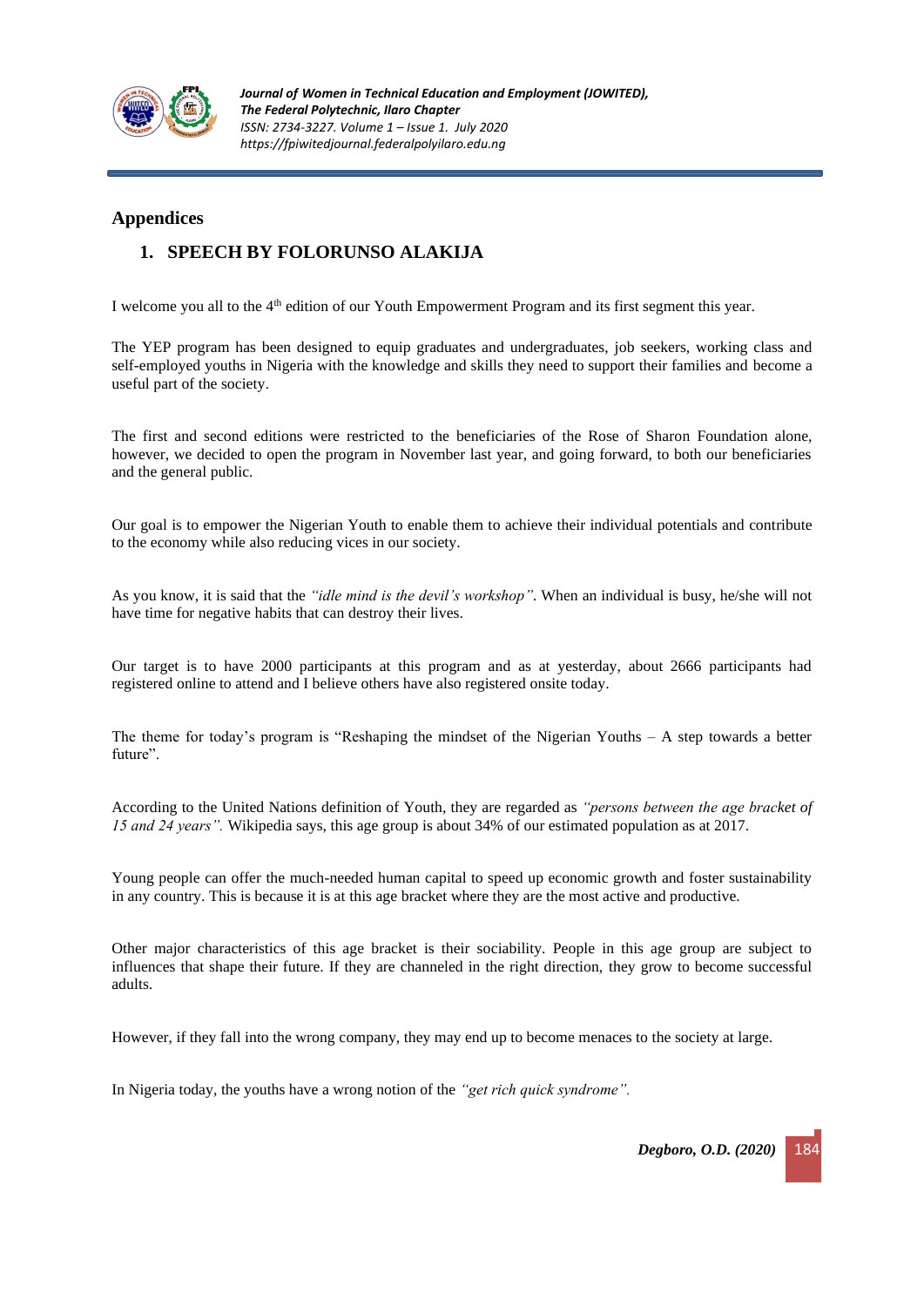

They want to make it at all costs. This is evidenced in the high number of crimes and social vices perpetrated by this age bracket.

Nigeria is in a situation now that if we do not curb these negative mindsets in our youth of today, the country will not have a beautiful future.

For those of you who are thinking of leaving the country, trust me *"the grass is not always greener on the other side".*

If you don't develop these virtues, you might not be able to cope with the pressure of living abroad.

Today, we have seasoned professionals who will be teaching and sharing with you, information on how to better your lot as an individual. They have volunteered their time, energy and skills to impact your lives by sharing their wealth of knowledge and experiences with you.

I trust that after today's session you would have gotten the life skills to help you change your mindset to see the potentials that abound around you and opportunities you can tap into.

I encourage you to give this life changing program all the seriousness it requires. Make sure you take notes and make the best use of the information you are getting free of charge today.

On behalf of RoSF, I sincerely thank the Management of Yaba College of Technology who have continually supported us over the years.

I also commend all the staff of the Foundation for their hard work and commitment to the cause of this program.

Once again, I welcome you all to today's session.

Get involved! God bless you.

#### **2. SPEECH BY Prof. Okonjo-Iweala Ngozi**

**As Prepared for Delivery**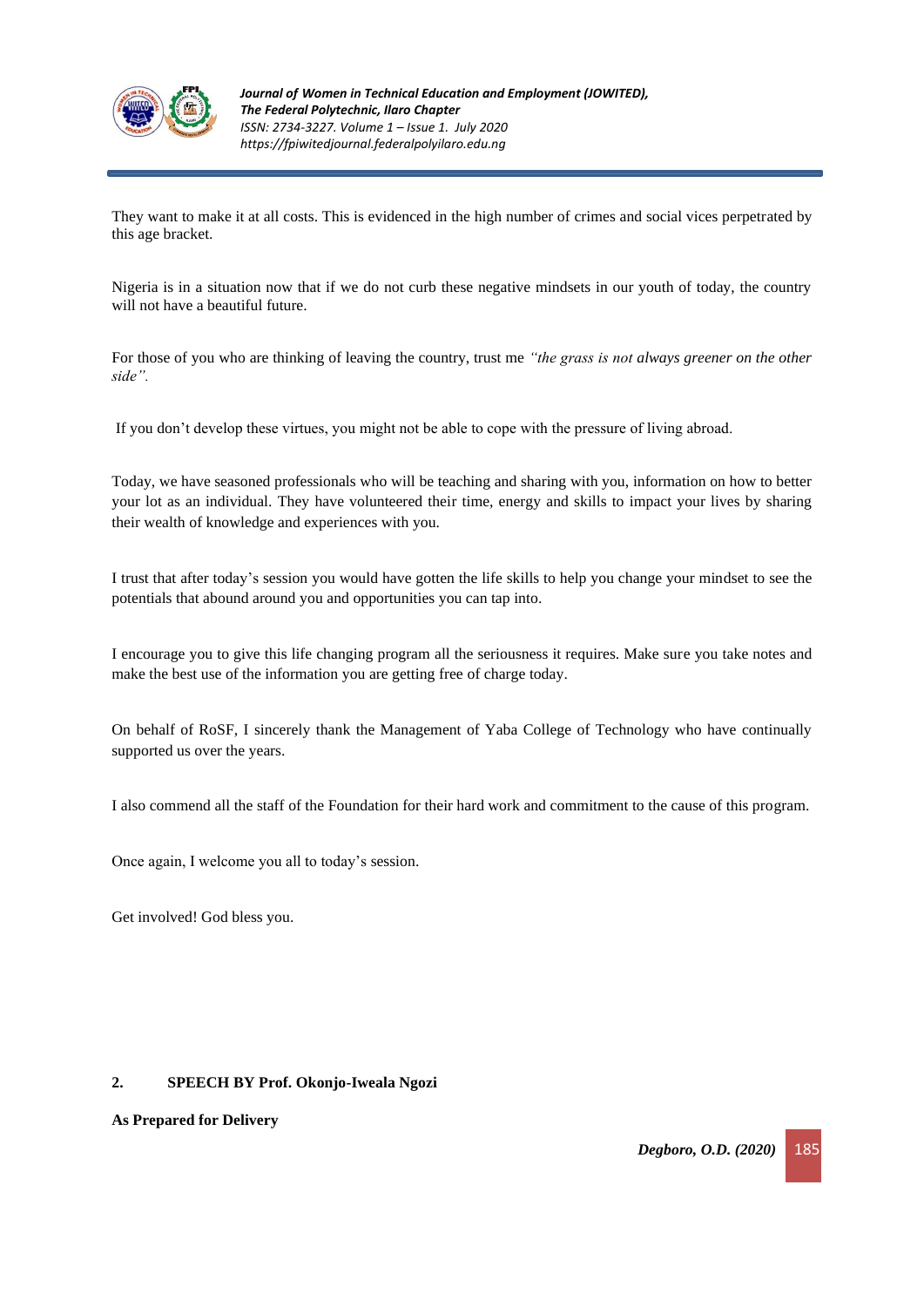

# **Speech by Ms. Ngozi Okonjo-Iweala, Managing Director, The World Bank at The Kabul International Conference**

Excellencies, Ladies and Gentlemen and distinguished delegates.

Let me begin by acknowledging the accomplishments that have been made. There is a great deal that is going right in Afghanistan.

It has been said that the fact that we are having this conference in Kabul is evidence of this. I agree. It is symbolic of Afghanistan's desire to control its own future. Afghanistan has invited the world in to see what they have achieved. The cluster process, which is the basis for this Conference, is an impressive exercise in development planning and implementation and we should support it. All of us who have been in Government realize how difficult it is to make trade-offs and set priorities when the needs of a country are so great. The World Bank is happy to have been a partner with the Government. We have managed for our own account and for the Afghanistan Reconstruction Trust Fund (ARTF) some \$5 billion in assistance to Afghanistan since 2002.

The Government has improved its revenue generation and the essentials of a public financial management system are now in place. Last year, under the leadership of Minister Zakiwahl and the Ministry of Finance, Government generated revenue reached 8.9% of GDP, surpassing its target of 7.4% and representing an increase of 28% on the previous year. This gives hope that over the long-term Afghanistan can increasingly finance itself and reduce donor dependence.

Afghanistan's rich mineral resources offer a tremendous source of growth, employment and revenue for the current and future generations. Its potential, however, will only be realized if development is done in a transparent and equitable way and with a commitment to social and environmental safeguards that protect and benefit the communities where these resources are located. Improved regional transport links and trade will likewise be necessary to get Afghanistan's minerals (and other goods) to global markets.

Laws and systems are necessary to protect this birthright of the Afghan people from being wasted or captured by special interests. I congratulate Minister Sharani on the steps that they have taken. Just 2 days ago, the Government published its mining contracts in local newspapers and on the internet so that people can see exactly what is being done with the country's resources.

Successful national programs are delivering. A nation-wide basic health program is active in every province. The training of female community health care workers is saving the lives of women and children and demonstrates, in a very tangible way, that women matter. In education, school enrolment is now the highest in Afghan history and Government is turning its attention to education quality. To date, the lives of over 18 million Afghans have been touched by the National Solidarity Program and the \$1.5 billion roll-out of the program just approved by the World Bank's Board has just approved will enable the Government to reach every rural community in the country. This is powerful!

Now let me focus briefly on the significant challenges. First, the first national poverty profile completed by the Bank and the Afghan Government shows about 9 million Afghan people, or 36% of the population, are not able to meet their basic consumption needs. Poverty is spread throughout the country – and often the worst levels of poverty are in the areas of least conflict. This is an important finding. Donors need to ensure that assistance is equitable and effective over the long-run. Short-termism and an over-emphasis on insecure parts of the country too often feeds corruption and undermines Afghan trust because it neglects those people in more stable regions who are facing dire levels of poverty.